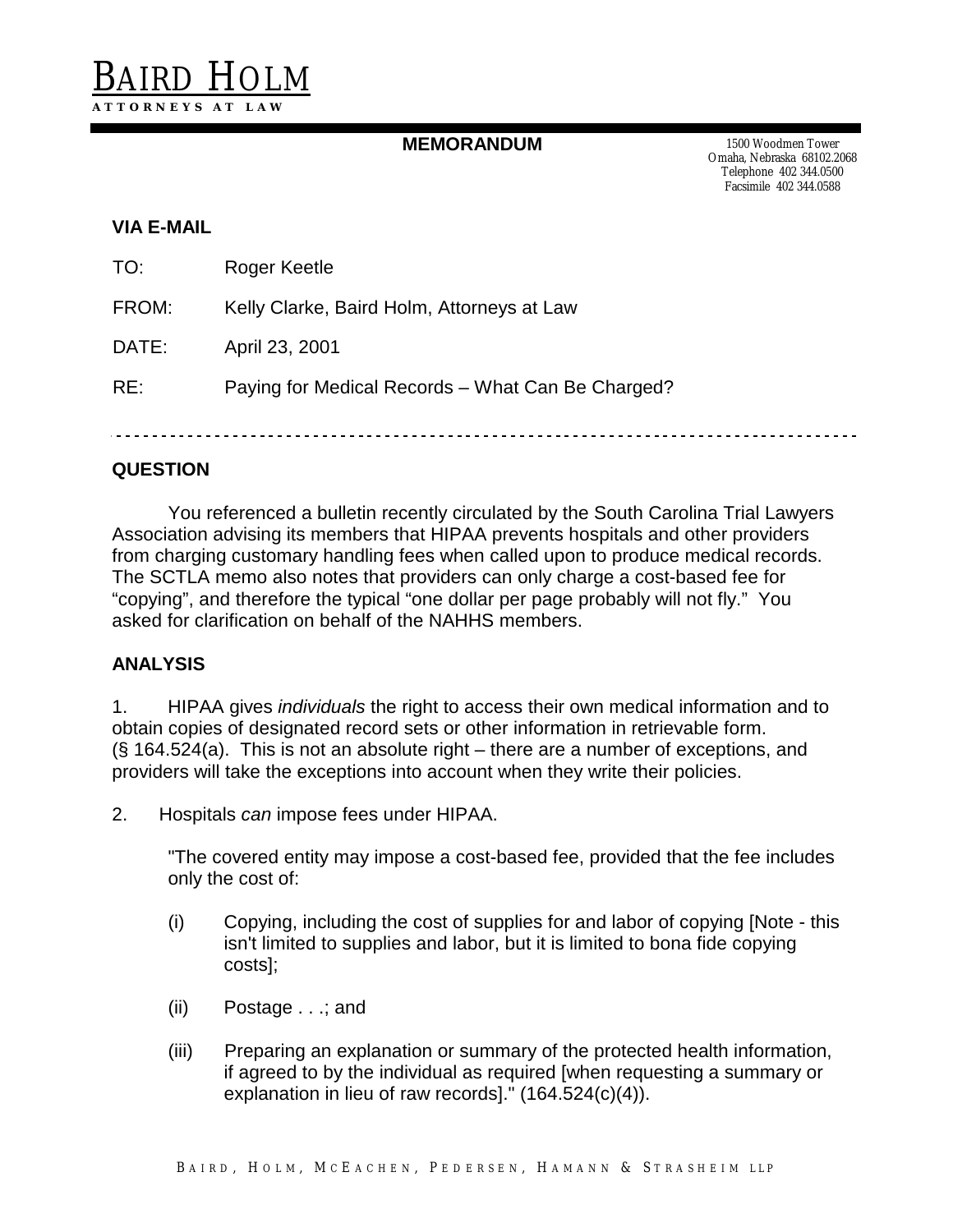Roger Keetle April 23, 2001 Page 2

The preamble clarifies that the fee is to be "reasonable" and that it is not to include a processing or retrieval or handling charge distinct from the labor connected with copying. Charges established under state law for copying (but not charges for disallowed functions like "handling") are presumed reasonable. The SCTLA memo is therefore correct in stating that HIPAA prohibits charging individuals a handling or processing fee for their own records, distinct from the cost of copying or postage.

3. Importantly, this HIPAA limitation on fees ONLY APPLIES TO COPIES PRODUCED FOR THE INDIVIDUAL OR HIS/HER REPRESENTATIVE. There is no HIPAA-imposed limitation on the fees which can be charged when copying records for someone else, including another party to litigation. (65 Fed. Reg. 82556-7). Thus, the SCTLA conclusion regarding handling fees does not apply to copies produced for third parties and their lawyers.

4. Finally, HIPAA has no upper limit on fees, including fees which can be charged to the individual for his or her own record. Depending on the length of a record and the provider's ability to document the cost of copying, the fee could be quite high. HIPAA sets no per-page or per-record maximum. The provider establishes the copying fee based on the provider's documented costs.

5. Neb. Rev. Stat. § 71-8404, on the other hand, says the following:

a. It sets a maximum \$20 per-record handling fee for copies requested by the individual or his/her representative. Since HIPAA prohibits any handling fee for these records, this maximum has no meaning.

b. It sets a *maximum* 50 cents per page copying fee for copies requested by the individual or his/her representative.– which is stricter than HIPAA and therefore has the effect of setting a per page maximum fee, even though permissible cost-based charges under HIPAA might have been higher.

# **CONCLUSION**

1. HIPAA prohibits charging a "handling" or "processing" or "retrieval" fee of any amount when producing copies for the individual or his/her representative. HIPAA has no effect on the cost of copies produced for others.

2. Providers need to create AND DOCUMENT their per-page labor and supply costbased copying fee. We believe this can include any reasonable costs properly allocable to copying, but because of Section 71-8404, it cannot exceed 50 cents per page.